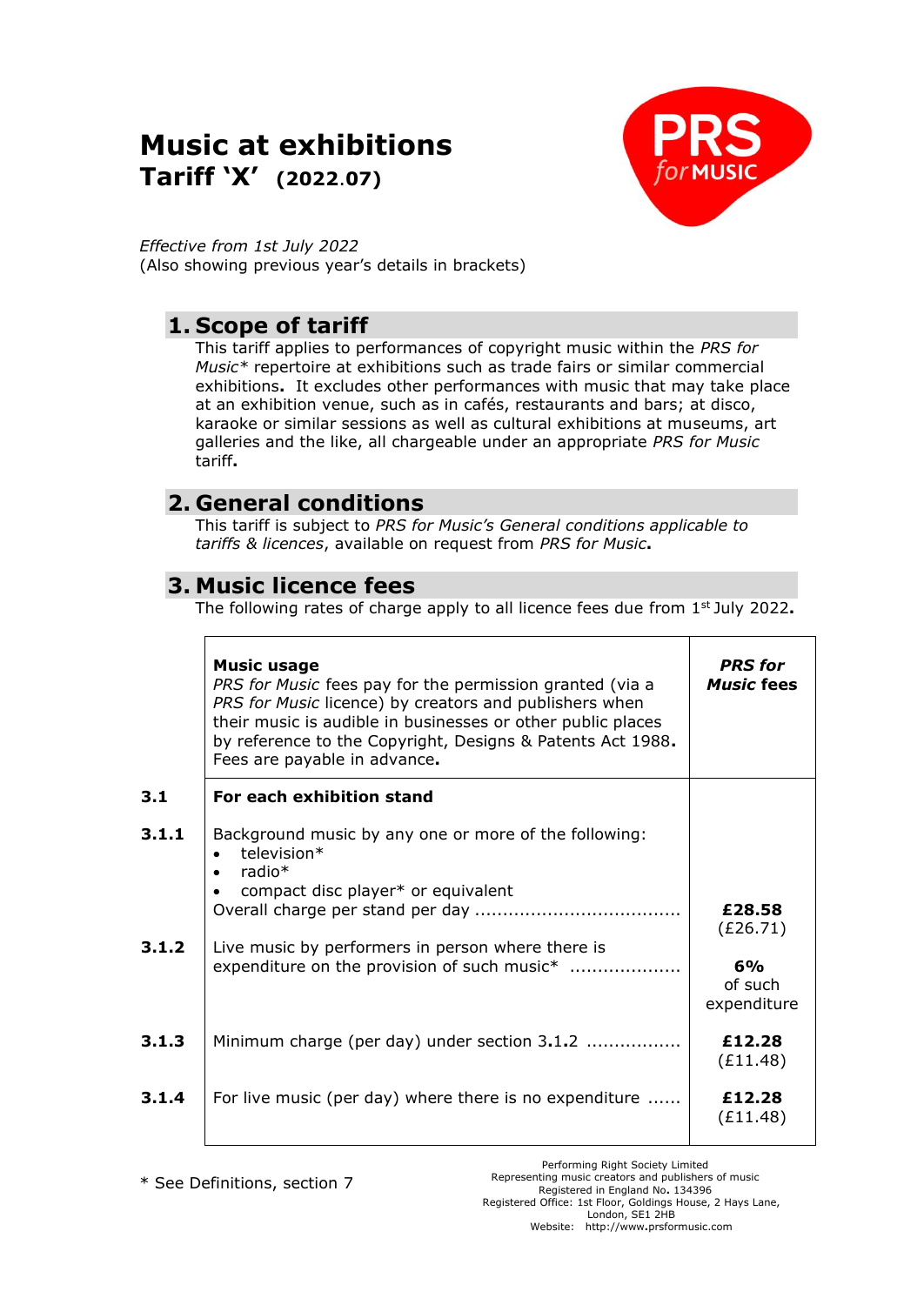| 3.2   | Music other than on an exhibition stand                                                                                  |                              |
|-------|--------------------------------------------------------------------------------------------------------------------------|------------------------------|
| 3.2.1 | Live music by performers in person where there is<br>expenditure on the provision of such music*                         | 6%<br>of such<br>expenditure |
| 3.2.2 | For live music where there is no expenditure the charge<br>(per session) for the first 100 persons capacity* is $\ldots$ | £12.28<br>(E11.48)           |
|       | and per 25 persons capacity (or part thereof) thereafter                                                                 | £3.11<br>(E2.91)             |
| 3.2.3 | Background music*                                                                                                        |                              |
|       | The royalty for performances of music at events such as<br>exhibitions, trade and fashion shows is as follows (per day)  |                              |
|       | Floor area of room $*$                                                                                                   |                              |
|       |                                                                                                                          | £31.15<br>(E29.11)           |
|       | 151-200 square metres $/ 1,620 - 2,157$ sq. feet                                                                         | £41.61<br>(E38.89)           |
|       | over 200 square metres / over 2,157 sq. feet                                                                             | £52.02<br>(E48.62)           |
|       |                                                                                                                          |                              |

### **4. Higher charge rate**

Where our music is used without advance cover of a licence being obtained, *PRS for Music* reserves the right to increase its fees by 50% for the first year of the new licence**.**

## **5. Value Added Tax**

Invoices under this tariff will include an additional sum in respect of Value Added Tax calculated at the relevant rate**.**

### **6. Inflation adjustment**

Every year on 1<sup>st</sup> July, the monetary sums in this tariff will be adjusted for inflation**.** The adjustment formula will apply to the standard rates, using the mean (to the nearest whole percentage point) of the percentages by which the Retail Prices Index and Average Weekly Earnings index (unadjusted) change in the year to the previous February**.**

February is the latest month prior to the anniversary date for which figures are likely to be published for both indices**.**

After application of the inflation adjustment, each rate will be rounded to the nearest penny**.**

All fees will be charged at the rate(s) in force at the beginning of the licenceyear**.**